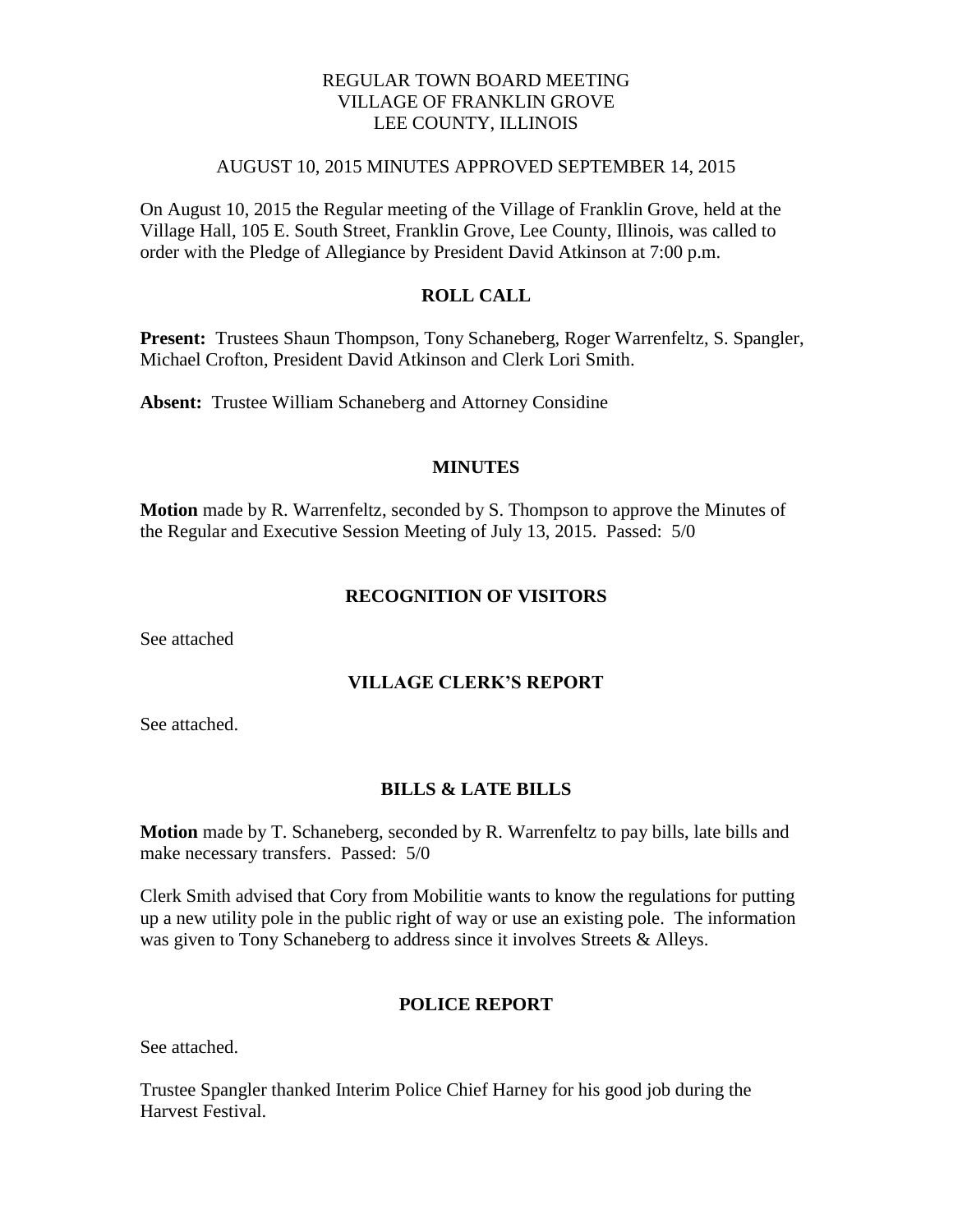# **LEGAL ISSUES (Attorney Considine)**

None

### **Note: Trustee William Schaneberg arrived at 7:16 p.m.**

### **GENERAL ISSUES**

President Atkinson advised that most of the board has had a chance to meet Wayne Stephens. Wayne was, on the advice of our attorney, hired pending the approval of the board. Trustee Crofton asked if the 6 month probationary period was being waived and President Atkinson advised that no one could waive the probationary period since it is based on the handbook.

**Motion** made by M. Crofton, seconded by T. Schaneberg to hire Wayne Stephens as the new Streets & Alleys employee effective July 27, 2015 for \$15.35 per hour based on a 40 hour work week during the period of his probation. Passed: 6/0

### C**OMMITTEE REPORTS**

### **STREETS & ALLEYS**

(T. Schaneberg Chairman)

Trustee Schaneberg advised that it would cost approximately \$5,100.00 to put another layer down on Hughes Street.

**Motion** made by T. Schaneberg, seconded by R. Warrenfeltz to approve additional street work for approximately \$5,100.00 to put another layer on Hughes Street. Passed: 6/0

### **WATER & SEWER**

(R. Warrenfeltz Chairman)

Trustee Warrenfeltz advised that the water main work under the railroad is done and they will be doing a final walk through before final payment.

**Motion** made by S. Thompson, seconded by T. Schaneberg to accept as a First Reading the proposed Water and Sewer Fee Schedule Ordinance. Passed: 6/0

**Motion** made by S. Thompson, seconded by T. Schaneberg to hold a Public Hearing, regarding the proposed Water and Sewer Fee Schedule, on September 14, 2015 at 6:30 p.m. at the Village Hall with the regular board meeting immediately following the Public Hearing. Passed: 6/0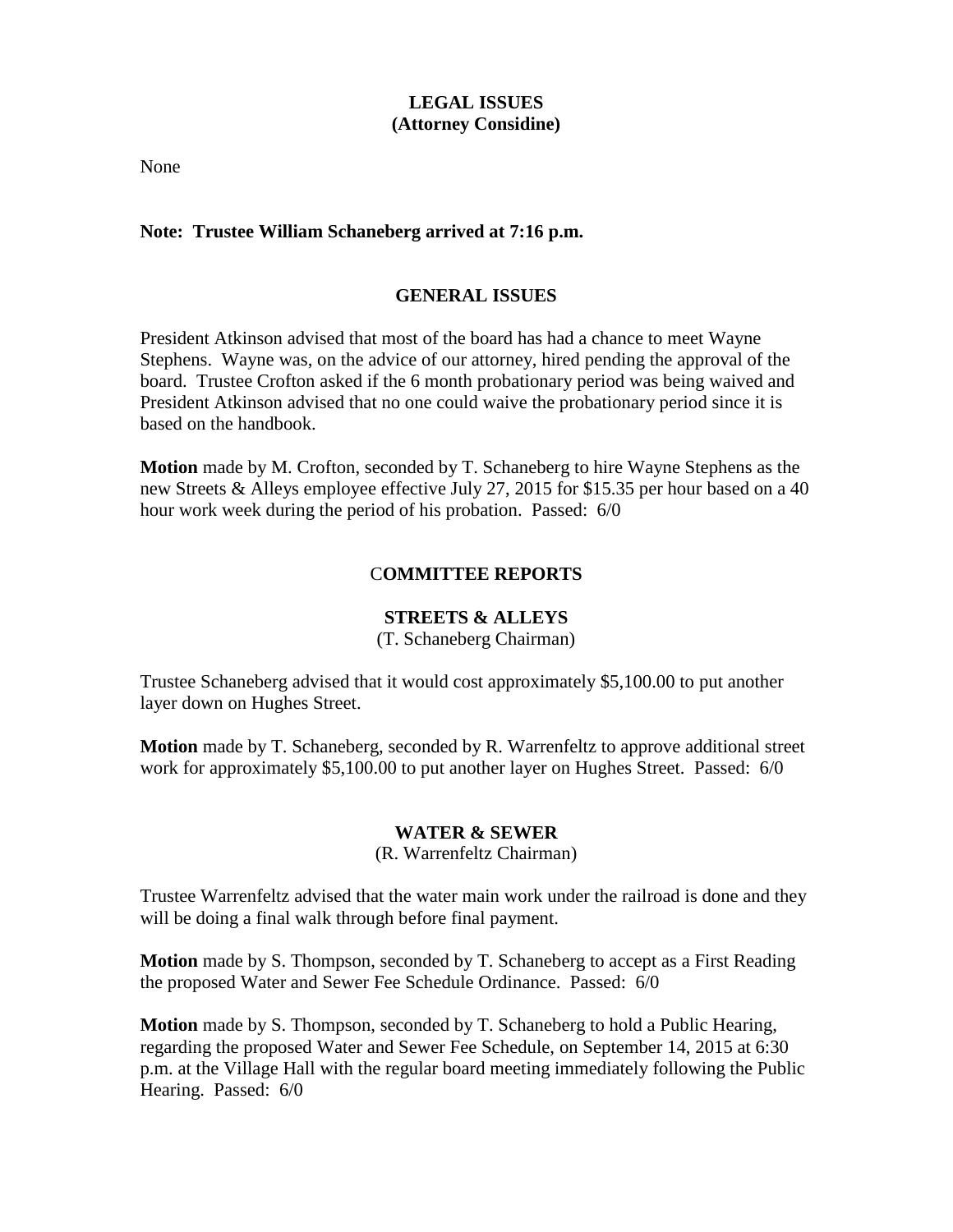### **COMMUNITY DEVELOPMENT**

(W. Schaneberg Chairman)

Trustee Schaneberg advised the board that the cost of the chair racks are between \$500.00 and \$600.00. It was decided to hold off on purchasing the chair racks until the Park Board could meet and make a recommendation.

#### **PROPERTIES**

### (M. Crofton Chairman)

Trustee Crofton advised that the mud flaps for the new truck have been purchased and installed.

Trustee Schaneberg advised that they would like to get a tool box for the truck but no action was taken.

# **FINANCE AND INSURANCE COMMITTEE**

(S. Thompson Chairman)

None

#### **TOURISM**

#### (S. Spangler Chairman)

Trustee Spangler advised that the Harvest Festival went well and the major events all had good attendance. The Art Show gave out \$1,100 in prizes.

Trustee Spangler would like the board to consider placing an ad in the Tourism Magazine for \$565.00 for half a page or between \$1,045 and \$1,250 for a full page. President Atkinson requested that Trustee Spangler bring his ideas to the next board meeting.

Marilyn Spangler wanted to thank Trustee William Schaneberg for the amount of time he spent cleaning the creek banks and trimming trees, Don Fore for mowing and Wayne Stephens for cleaning the Women's Shelter at Atlasta Park. She also advised that the Movie Night and Dodgeball Tournament run by the Atkinson family were well attended.

Marilyn Spangler advised that the upcoming events will be the Zombie Ride on October  $23<sup>rd</sup>$  and  $24<sup>th</sup>$ , the Halloween/Costume Party and the Christmas Walk on December 11<sup>th.</sup>

#### **HISTORIC PRESERVATION/EARLY WARNING** (S. Spangler Chairman)

Trustee Spangler advised that the preliminary figures for the activator, installation of the activator and radios was \$6,000.00. President Atkinson requested that concrete figures be brought to the next meeting.